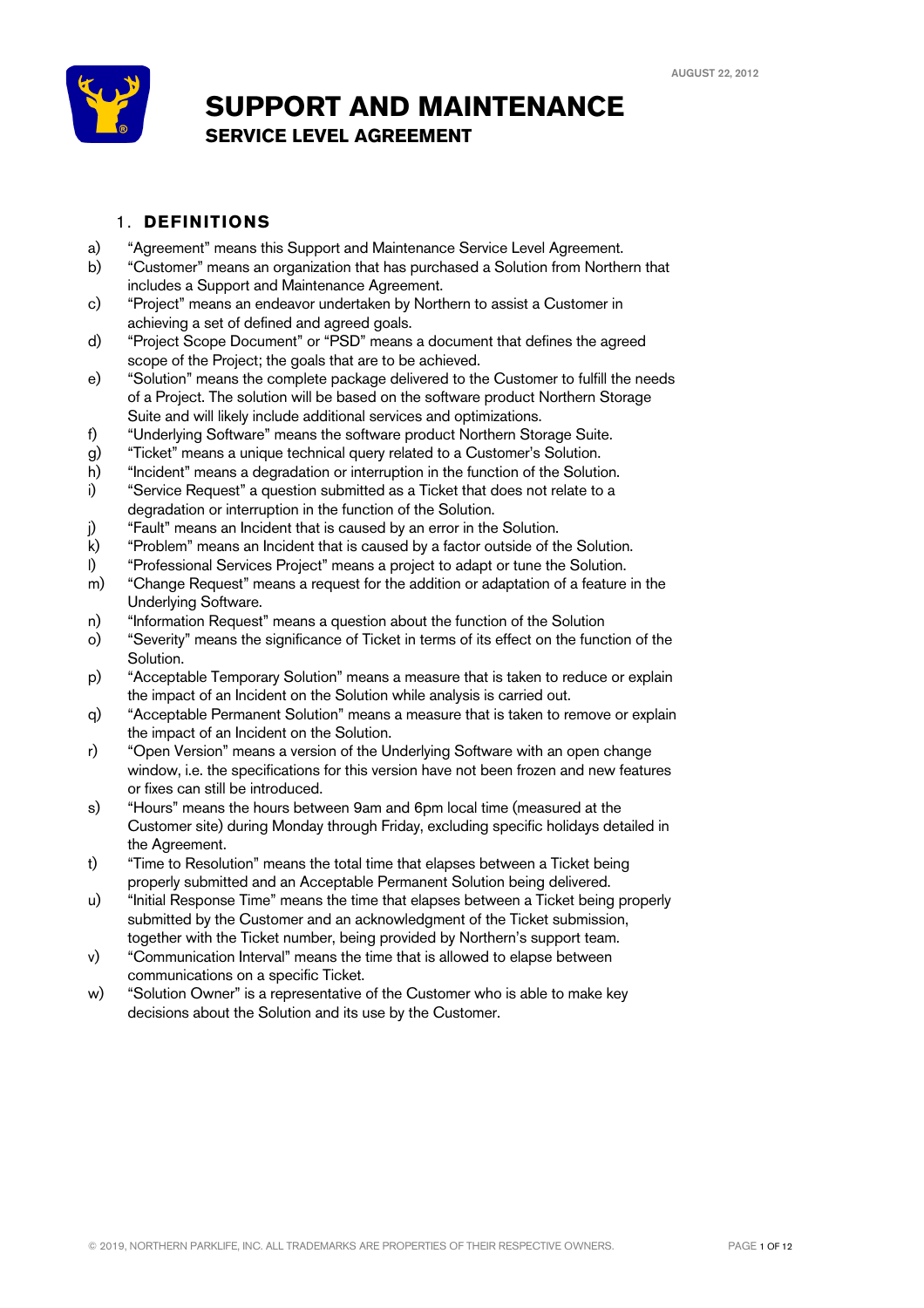

### 2. **GENERAL INFORMATION**

2.1 A typical customer engagement or Solution Delivery Project will see Northern assisting a Customer to design, define, test and deploy a Solution. Following successful deployment and hand-over the Customer will have all technical queries related to the Solution answered by Northern's Technical Support department in accordance with this Service Level Agreement.

### 3. **SUPPORTED SOLUTIONS**

- 3.1 Northern Storage Suite is a broad solution that offers a number of features and can achieve a number of goals. During the solution design phase of a Project Northern, together with the Customer, defines the goals of the Project, the features that will be used, their configuration and any additional optimizations or services. This documented and agreed package constitutes the Solution. This Solution is supported under the terms of the Agreement. No other products, software or solutions are subject to the terms of the Agreement.
- 3.2 Any significant changes to the Solution made by the Customer without consultation with Northern can be considered to give rise to a new solution which is outside the scope of the Agreement.
- 3.3 Incidents considered to have been caused by customer negligence are not supported under the terms of the Agreement.
- 3.4 Any Solution based on a version of the Underlying Software that has been withdrawn or been declared End of Life is not supported under the terms of the Agreement. Usually a software version upgrade will be recommended immediately after a Ticket is submitted, in order to bring the Solution under the terms of the Agreement. Information about product lifecycles at Northern can be found in the Northern Knowledge Base on www.northern.net.
- 3.5 In order to be subject to the terms of the Agreement, the Solution must be installed and operated in accordance with specified configuration guidelines and system requirements. These guidelines may be given explicitly by Northern personnel or found in the Northern Knowledge Base on www.northern.net.

#### 4. **SUBMITTING A SUPPORT TICKET**

- 4.1 All Solution problems as well as information and enhancement requests are logged by the Customer as support Tickets. Tickets are submitted via the Ticket Submission Form within the community area of **www.northern.net**. Customers may follow-up on previously registered incidents via telephone and other means.
- 4.2 Tickets can be opened in the Customer's local language but the Customer should expect all detailed correspondence to be carried-out in English. Northern makes no warrant for the accuracy of any translation tools used in correspondence.
- 4.3 Each Ticket has a unique identification number. Any query that does not have a Ticket number is treated as normal correspondence and is not subject to the terms of this agreement.
- 4.4 Due to the often complex nature of technical queries, ticket submission via phone or other means is only acceptable in an emergency situation such as a loss of service or network outage. After submitting such an emergency ticket the Customer must immediately submit a duplicate report in the standard format via the Ticket Submission Form.
- 4.5 Failure to follow the reporting procedure will serve to release Northern from any liability associated with the Solution provided. Consistent disregard of the reporting procedure may lead Northern to revoke the Customer's right to use the service.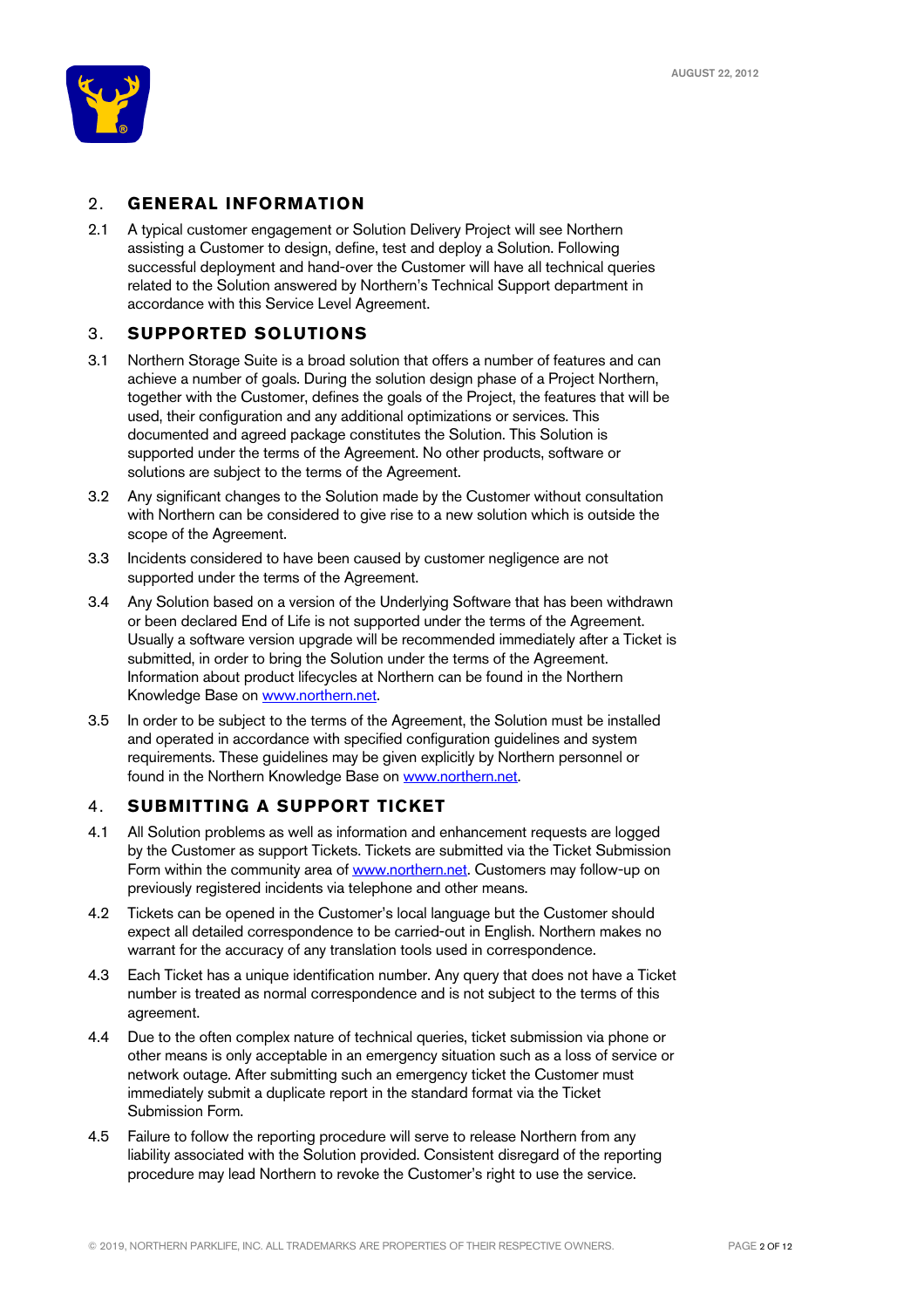

| <b>GENERAL INFORMATION</b>       |                                                                                                                                                                                                                                                                                                                                                                                                                                                                                                                                                                                 |  |
|----------------------------------|---------------------------------------------------------------------------------------------------------------------------------------------------------------------------------------------------------------------------------------------------------------------------------------------------------------------------------------------------------------------------------------------------------------------------------------------------------------------------------------------------------------------------------------------------------------------------------|--|
| Contact information              | The contact details of the Customer representative who is submitting the<br>Ticket. This person will be the main point of contact for this Ticket.                                                                                                                                                                                                                                                                                                                                                                                                                              |  |
| Software version number          | The complete build number of the software version that is being used. This<br>can be found by checking the Support Information for Northern Storage<br>Suite in the Windows Add/Remove Programs utility.                                                                                                                                                                                                                                                                                                                                                                        |  |
| Software Serial Number           | The Serial Number being used by the relevant Northern Storage Suite<br>installation(s).                                                                                                                                                                                                                                                                                                                                                                                                                                                                                         |  |
| Host platform                    | The operating system version of the relevant Northern Storage Suite<br>$host(s)$ .                                                                                                                                                                                                                                                                                                                                                                                                                                                                                              |  |
| Target platform                  | The type and operating system version of the hosts that are being managed<br>with Northern Storage Suite.                                                                                                                                                                                                                                                                                                                                                                                                                                                                       |  |
| Suggested Ticket category        | The Customer is asked to state their opinion of the category of the Ticket.<br>Incident (a degradation or interruption in the function of the Solution)<br>- Fault (an incident traced to an error in the solution)<br>- Problem (an incident traced to an external factor)<br>- Unknown<br>Service Request<br>- Professional Service Project (adaptation or tuning of the Solution)<br>- Change Request (request for a change to the Underlying Software)<br>- Information Request (a question about the function of the Solution)                                             |  |
| <b>Suggested Ticket Severity</b> | The Customer is asked to state their opinion of the Severity of the ticket.<br>Severity 1<br>- Users are unable to access the managed file systems<br>Severity 2<br>٠<br>- Sustained failure of a major feature of the Solution<br>Severity 3<br>٠<br>- Intermittent failure of a major feature of the Solution<br>- Sustained failure of a minor feature of the Solution<br>Severity 4<br>- Intermittent failure of a minor feature of the Solution<br>Severity 5<br>٠<br>- Professional Service Project<br>- Change Request<br>- Information Request<br>- Documentation error |  |
|                                  | WHEN REPORTING UNEXPECTED BEHAVIOUR WITH SEVERITY 1-4                                                                                                                                                                                                                                                                                                                                                                                                                                                                                                                           |  |
| Brief description                | This description should include information about how the unexpected<br>behaviour affects the function of the Solution.                                                                                                                                                                                                                                                                                                                                                                                                                                                         |  |
| <b>Expected behaviour</b>        | Describing what the Customer would expect to be the result of the failing<br>operation or process.                                                                                                                                                                                                                                                                                                                                                                                                                                                                              |  |
| Encountered behaviour            | Describing the actual result of the operation or process.                                                                                                                                                                                                                                                                                                                                                                                                                                                                                                                       |  |
| Error message                    | The full error message presented, if available. This could be displayed in the<br>software itself and/or in the Windows Application Log.                                                                                                                                                                                                                                                                                                                                                                                                                                        |  |
| Reproduction scenario            | A description of the steps that lead to the error.                                                                                                                                                                                                                                                                                                                                                                                                                                                                                                                              |  |
| Reproduction rate                | Describing if the unexpected behaviour occurs intermittently or always.                                                                                                                                                                                                                                                                                                                                                                                                                                                                                                         |  |
| Attachments                      | Screen-shots that help to describe the Ticket, etc.                                                                                                                                                                                                                                                                                                                                                                                                                                                                                                                             |  |
| Troubleshooting                  | Describing any troubleshooting that has already been carried out by the<br>Customer or a party representing the Customer.                                                                                                                                                                                                                                                                                                                                                                                                                                                       |  |
|                                  | WHEN SUBMITTING A GENERAL QUESTION WITH SEVERITY 5                                                                                                                                                                                                                                                                                                                                                                                                                                                                                                                              |  |
| Description                      | This description should be as detailed as possible and include information<br>about how the question/request relates to the Solution.                                                                                                                                                                                                                                                                                                                                                                                                                                           |  |
| Intended goal                    | A description of the goal behind the Professional Services Project, Change<br>or Information request.                                                                                                                                                                                                                                                                                                                                                                                                                                                                           |  |

### 4.6 When submitting a Ticket the Customer agrees to provide the following information: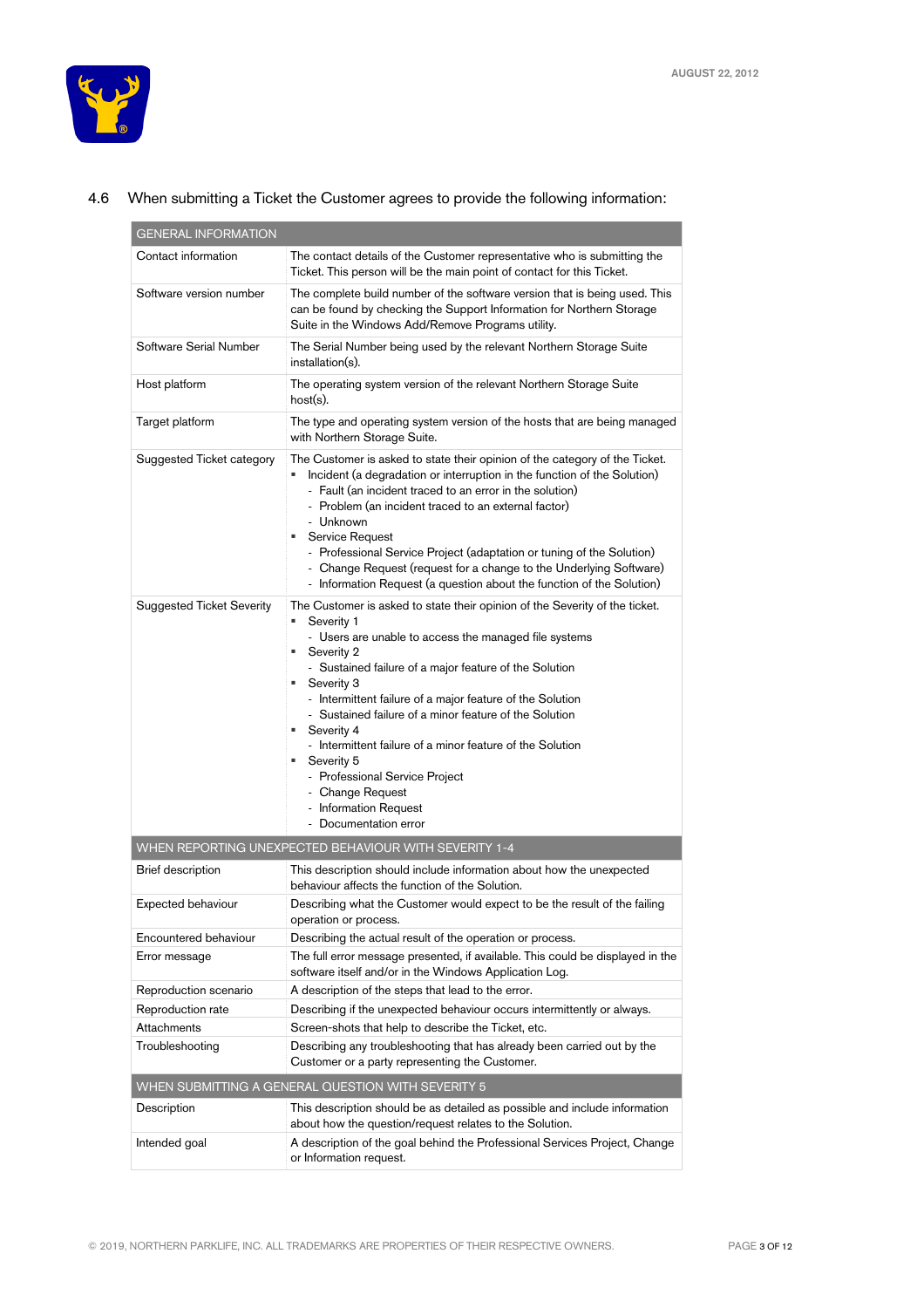

## 5. **TICKET CATEGORIES**

- 5.1 There are two categories of support Ticket. Each of these categories is divided into sub-categories leading to a total of five Ticket types. The categories and their subcategories are described below:
- 5.2 Incidents: Technical queries concerning a degradation or interruption in the function of the Solution are classified as Incidents. There are two Ticket types in this category:
	- 5.2.1 Fault Tickets: Incidents that are traced back to faults in the Solution are classified as Fault Tickets.
	- 5.2.2 Problem Tickets: Incidents that are traced back to a factor that is external to the Solution are classified as Problem Tickets.
- 5.3 Service Requests: Technical queries that aim to increase the scope or understanding of the solution are classified as Service Requests.
	- 5.3.1 Professional Services Project: a project to adapt or tune the Solution is classified as a Professional Services Project Ticket.
	- 5.3.2 Change Request: a request for the addition or adaptation of a feature in the Underlying Software is classified as a Change Request.
	- 5.3.3 Information Request: a question about the function of the Solution is classified as an Information Request.
- 5.4 When submitting a Ticket the Customer is asked to provide an opinion of the Category of the Ticket. This is used as a guideline by Northern's Technical Support team but the initial suggestion made by the Customer can be changed after the Ticket is submitted. Any changes are made in communication with the Customer.

#### 6. **TICKET SEVERITIES**

- 6.1 Each Ticket is applied a specific Severity. The Severity of a Ticket is determined by the affect that it has on the performance of the Solution. An unexpected behaviour that cripples the performance of the solution is given a higher Severity rating than an unexpected behaviour that introduces an error in a small component of the Solution.
	- 6.1.1 Severity 1
		- Loss of service; business-critical systems are unavailable.
	- 6.1.2 Severity 2
		- Sustained failure of a major feature of the Solution
	- 6.1.3 Severity 3
		- Intermittent failure of a major feature of the Solution
		- Sustained failure of a minor feature of the Solution
	- 6.1.4 Severity 4
		- Intermittent failure of a minor feature of the Solution
	- 6.1.5 Severity 5
		- Professional Service Project
		- Change Request
		- Information Request
		- Documentation error
- 6.2 When submitting a Ticket the Customer is asked to provide an indication of the Severity of the Ticket. This is used as a guideline by Northern's Technical Support team but the initial suggestion made by the Customer can be changed after the Ticket is submitted. Any changes are made in communication with the Customer.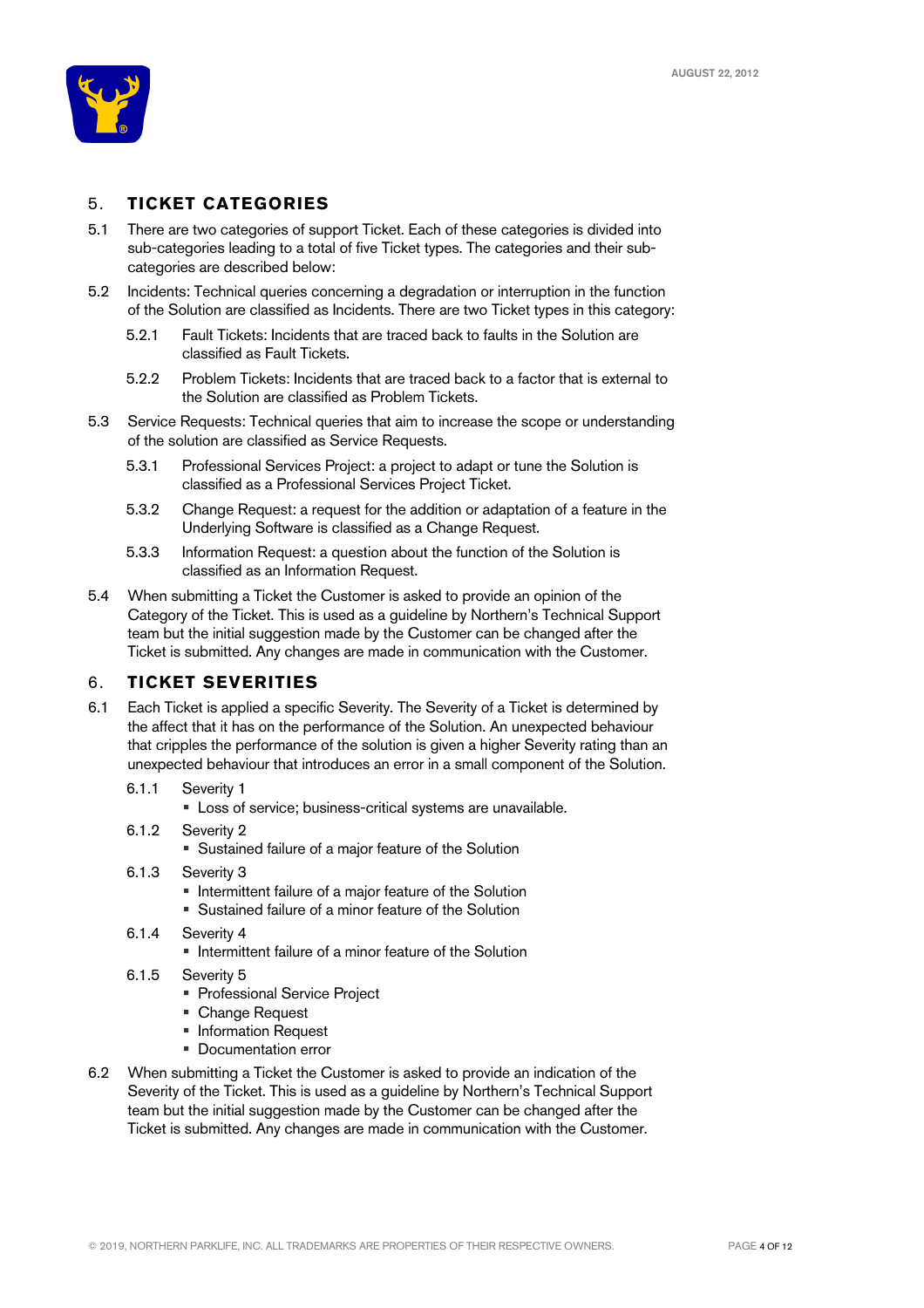

## 7. **TICKET HANDLING PROCEDURE**

- 7.1 The Ticket handling procedure is broken into four main steps. The first two steps concern ensuring that the Ticket is subject the Service Level Agreement and that it is correctly logged. The third step is the process of identifying the necessary corrective action. The fourth and final step is to deliver accepted corrective action. Details are as follows:
	- 7.1.1 Phase 1: The first phase of Ticket handling is to confirm that the Ticket relates to the Solution, that a valid Support and Maintenance Agreement exists for the Solution and if the Customer is eligible for priority queuing (see Appendix 1 - Augmented Service, for more information). If the Ticket is identified as being out of the scope of the original agreed Solution or that no Support and Maintenance Agreement exists, then the Ticket may be rejected. If the Ticket is rejected the Customer will be provided with information about alternative routes forwards.
	- 7.1.2 Phase 2: The second phase of the Ticket handling procedure is for Northern's Technical Support team to review the Customer's suggested categorization and Severity rating of the Ticket. Any necessary adjustments will be discussed and agreed upon with the Customer.
		- 7.1.2.1 When Tickets have been correctly classified as Incident or Service Request, and their Severity level is agreed, they are placed into work queues.
		- 7.1.2.2 There are separate work queues for each combination of Ticket classification and Severity. The Severity 1 Incident Ticket work queue takes precedent over other work queues.
	- 7.1.3 Phase 3 (Service Request Tickets only): Professional Service Project, Change Request and Documentation Error Tickets will be passed to Northern's Sales Engineering, Commercial and/or Product Management teams for further processing. Information Request Tickets will be processed by the Technical Support team.
	- 7.1.4 Phase 3 (Incident Tickets only): Analysis of the reported incident is carried out. This analysis can involve multiple phone calls, emails, remote sessions and off-line research. It is possible that the category of the Ticket will change as this analysis is carried out and as the root-cause of the unexpected behaviour is identified.
		- 7.1.4.1 During this analysis phase it is likely that an Acceptable Temporary Solution is identified. If so then this will be delivered to or communicated to the Customer. Definitions of Acceptable Temporary Solutions depend on the type of the Ticket and its Severity. More information can be found in section 8 of the Agreement.
		- 7.1.4.2 The Customer agrees in general to assist Northern's efforts to duplicate and or reproduce Tickets identified as Faults or Problems to the furthermost possible extent.
		- 7.1.4.3 The Customer agrees specifically to, whenever possible, open separate support Tickets with their other service, software or hardware suppliers, including but not limited to Microsoft Corporation, EMC Corporation and NetApp Inc., when Northern's Technical Support staff present good reason to believe that these suppliers may be able to further the analysis of the Ticket.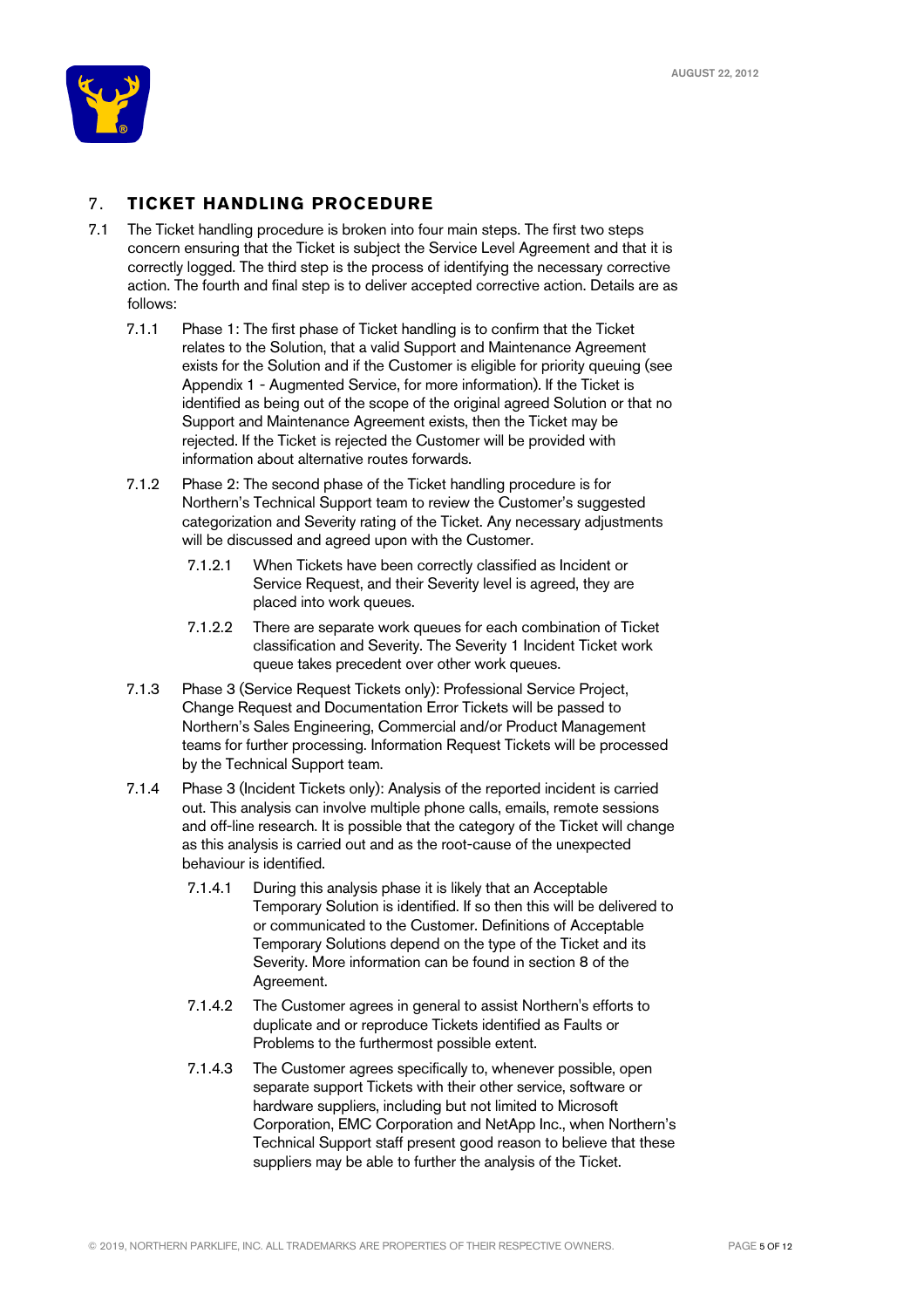

- 7.1.4.4 The Customer agrees specifically to, whenever possible, provide additional testing, documentation, log files and/or direct access to the Customer environment for Ticket analysis purposes.
- 7.1.5 Phase 4 (Incident Tickets only): Delivery of an Acceptable Permanent Solution. The Ticket is closed when the Customer has received and confirmed an Acceptable Permanent Solution. Definitions of Acceptable Permanent Solutions depend on the type of the Ticket and its Severity. More information can be found in section 9 of the Agreement.

## 8. **ACCEPTABLE TEMPORARY SOLUTIONS**

- 8.1 Service Requests are not considered to have temporary solutions. Professional Services Project, Information Request, Change Request and Documentation Error Tickets are considered to have only permanent solutions and, because of the varied nature of permanent solutions to these Tickets, no warrant can be made in the Agreement concerning the description of such a solution.
- 8.2 What can be considered an Acceptable Temporary Solution to an Incident depends on the Ticket type and its Severity.
- 8.3 Fault Tickets, where the degradation or interruption in the function of the Solution is traced back to the Solution itself, are considered temporarily resolved as follows:
	- 8.3.1 Severity 1
		- § The Solution is completely disabled, or
		- The Solution is partially disabled, or
		- A Solution adaptation/workaround that requires repetitive manual intervention is delivered.
	- 8.3.2 Severity 2
		- A Solution adaptation/workaround that requires repetitive manual intervention is delivered.
	- 8.3.3 Severity 3
		- A Solution adaptation/workaround that requires repetitive manual intervention is delivered, or
		- A technical description of the root cause of the Fault is delivered.
	- 8.3.4 Severity 4
		- A technical description of the root cause of the Fault is delivered.
- 8.4 Problem Tickets, where the degradation or interruption in the function of the Solution is traced back to a factor outside of the Solution, are considered temporarily resolved as follows:
	- 8.4.1 Severity 1
		- § The Solution and/or environmental component are completely disabled, or
		- The Solution and/or environmental component are partially disabled, or
		- A support case is opened, by the Customer, with the relevant third party.
	- 8.4.2 Severity 2
		- A support case is opened, by the Customer, with the relevant third party.
	- 8.4.3 Severity 3
		- A technical description of the root cause of the Problem is delivered.
	- 8.4.4 Severity 4
		- A technical description of the root cause of the Problem is delivered.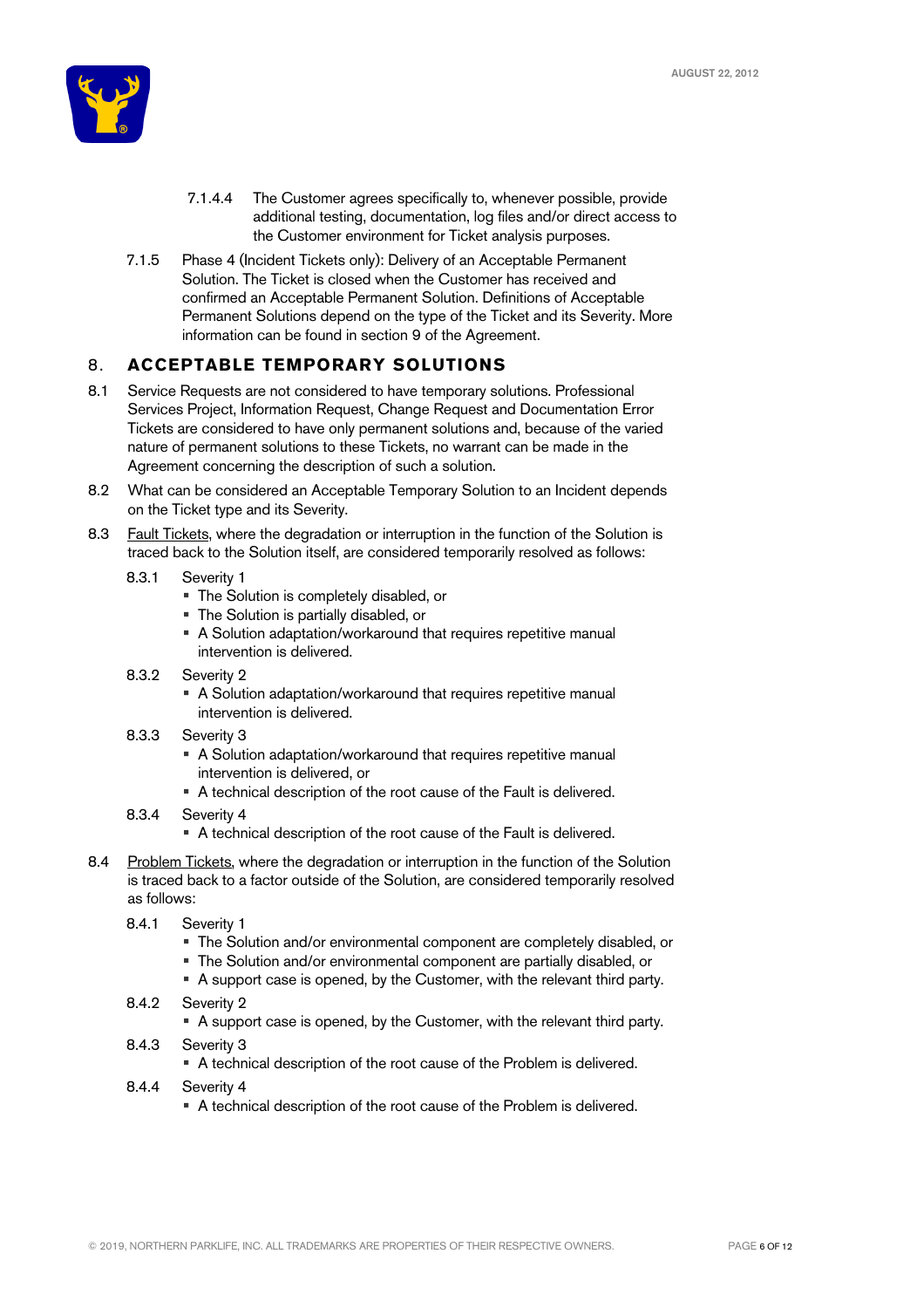

## 9. **ACCEPTABLE PERMANENT SOLUTIONS**

- 9.1 Service Requests, i.e. Professional Services Project, Information Request, Change Request and Documentation Error Tickets, are considered to have only permanent solutions and, because of the varied nature of permanent solutions to these Tickets, no warrant can be made in the Agreement concerning the description of such a solution.
- 9.2 What can be considered an Acceptable Permanent Solution to an Incident depends on the Ticket type and its Severity.
- 9.3 Fault Tickets, where the degradation or interruption in the function of the Solution is traced back to the Solution itself, are considered permanently resolved as follows:
	- 9.3.1 Severity 1
		- A code change in the Underlying Software, usually implemented as a patch release to the current public version, is delivered, or
		- A Solution adaptation/workaround that does not require repetitive manual intervention is delivered.
	- 9.3.2 Severity 2
		- A code change in the Underlying Software, usually implemented as a patch release to the current public version, is delivered, or
		- A Solution adaptation/workaround that does not require repetitive manual intervention is delivered.
	- 9.3.3 Severity 3
		- A code change in the Underlying Software, usually implemented in the next Open Version, is delivered, or
		- A Solution adaptation/workaround that requires repetitive manual intervention is delivered.
	- 9.3.4 Severity 4
		- An error report is logged with Northern's Product Management team and considered for inclusion in a future version of the Underlying Software, or
		- A technical description of the root cause of the Fault is delivered.
- 9.4 Problem Tickets, where the degradation or interruption in the function of the Solution is traced back to a factor outside of the Solution, are considered permanently resolved as follows:
	- 9.4.1 Severity 1
		- A Solution adaptation/workaround that requires repetitive manual intervention is delivered, or
		- A support case is opened, by the Customer, with the relevant third party.
	- 9.4.2 Severity 2
		- A support case is opened, by the Customer, with the relevant third party.
	- 9.4.3 Severity 3
		- A technical description of the root cause of the Problem is delivered.
	- 9.4.4 Severity 4
		- A technical description of the root cause of the Problem is delivered.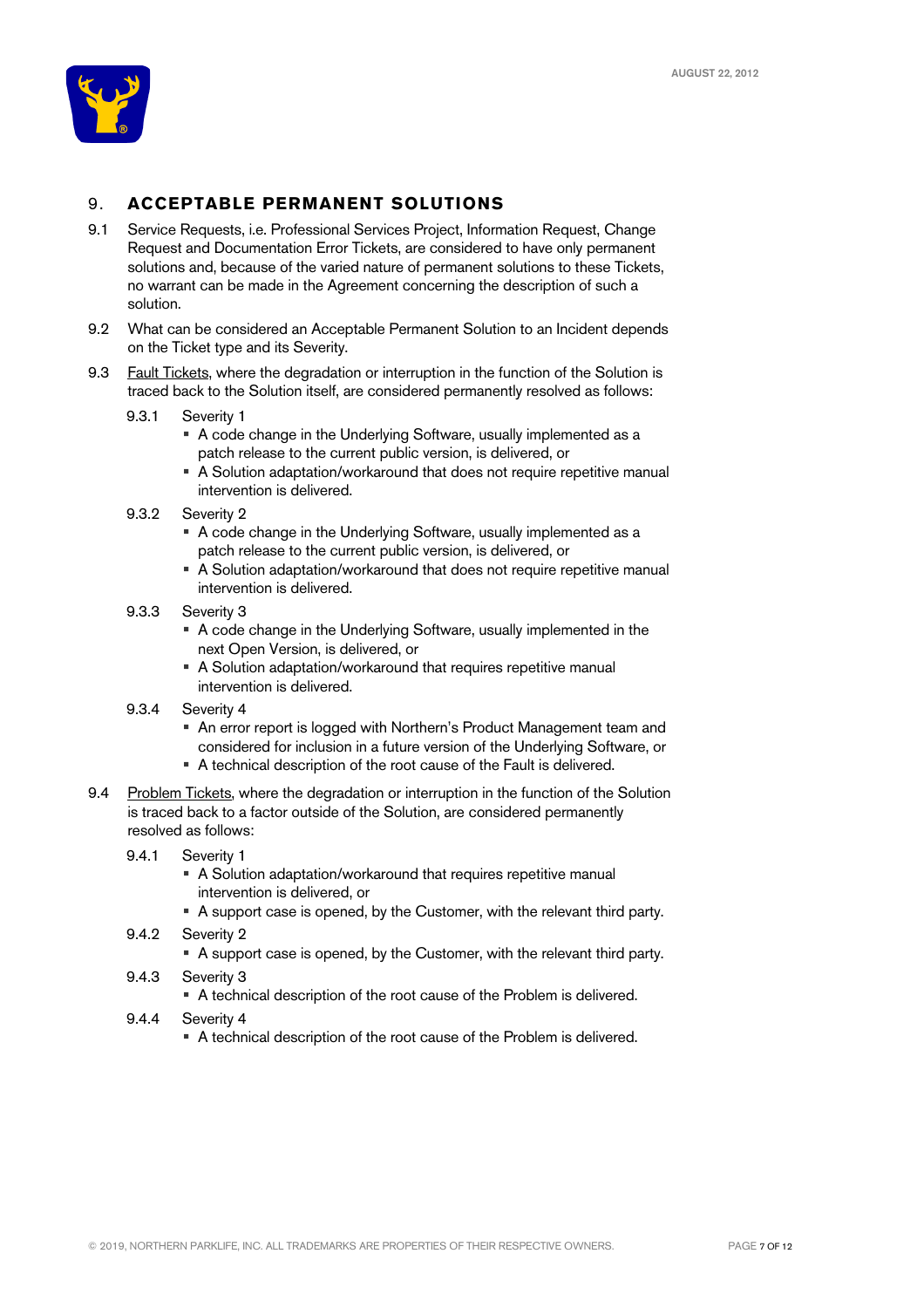

## 10. **RESPONSE TIMES AND COMMUNICATION INTERVALS**

- 10.1 In addition to Time to Resolution, there are two important time variables in the processing of support Tickets. The first is the time that elapses between a Ticket being properly submitted by the Customer and an acknowledgment of the Ticket submission, together with the Ticket number, being provided by Northern's support team. This is referred to as the Initial Response Time.
- 10.2 The second important time variable is the interval between communications; the time that is allowed to elapse between communications on a specific Ticket. This is referred to as the Communication Interval. Such communications can be simple updates on the status of offline analysis, requests for the Customer to test proposed solutions or data gathering exercise, requests for the Customer to provide additional trace or log information, etc.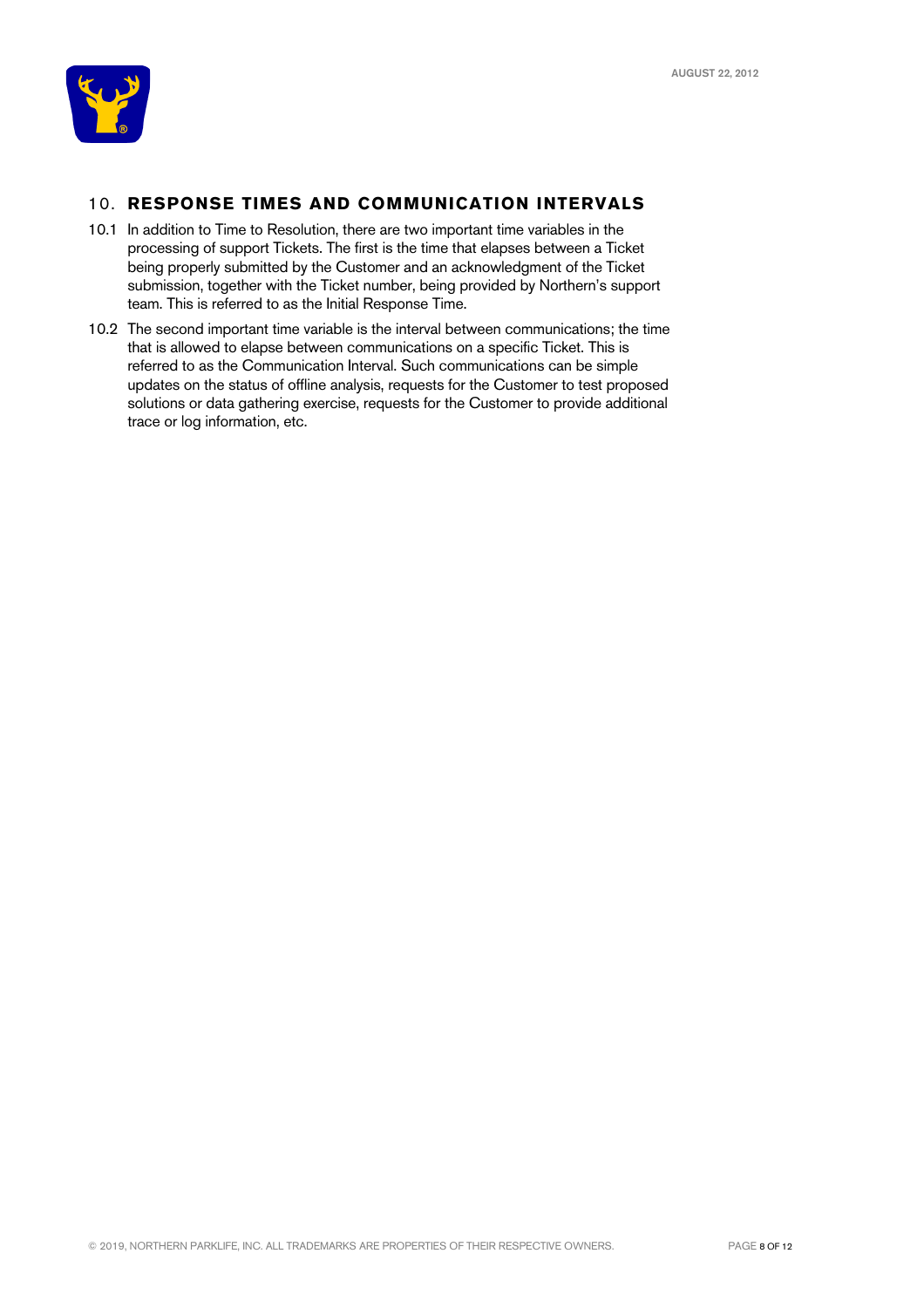

10.3 Target Initial Response Times and target Communication Intervals for Incidents depend on the severity of the Ticket, as shown in the table below:

| <b>SEVERITY 1</b>                      |                                                                                                                     |                                                                                                                                                                                                                            |                                                                                                                                                  |
|----------------------------------------|---------------------------------------------------------------------------------------------------------------------|----------------------------------------------------------------------------------------------------------------------------------------------------------------------------------------------------------------------------|--------------------------------------------------------------------------------------------------------------------------------------------------|
|                                        | " Loss of service; business-critical systems are unavailable.                                                       |                                                                                                                                                                                                                            |                                                                                                                                                  |
| Target Initial<br>Response Time        | Target<br>Communication<br>Interval                                                                                 | <b>Acceptable Temporary Solutions</b>                                                                                                                                                                                      | <b>Acceptable Permanent Solutions</b>                                                                                                            |
| <8 Hours                               | <16 Hours                                                                                                           | <b>Fault Tickets</b><br>- Complete disabling of Solution<br>- Partial disabling of Solution<br>- Adaptation/workaround with<br>repetitive manual intervention                                                              | <b>Fault Tickets</b><br>- Emergency code change<br>- Adaptation/workaround with<br>repetitive manual intervention                                |
|                                        |                                                                                                                     | Problem Tickets<br>- Complete disabling of Solution<br>and/or environmental<br>component<br>- Partial disabling of Solution<br>and/or environmental<br>component<br>- Support case opened with the<br>relevant third party | <b>Problem Tickets</b><br>- Adaptation/workaround with<br>repetitive manual intervention<br>Support case opened with the<br>relevant third party |
| <b>SEVERITY 2</b>                      | " Sustained failure of a major feature of the Solution.                                                             |                                                                                                                                                                                                                            |                                                                                                                                                  |
| Target Initial<br>Response Time        | Target<br>Communication<br>Interval                                                                                 | <b>Acceptable Temporary Solutions</b>                                                                                                                                                                                      | Acceptable Permanent Solutions                                                                                                                   |
| <8 Hours                               | $< 16$ Hours                                                                                                        | <b>Fault Tickets</b><br>- Adaptation/workaround with<br>repetitive manual intervention                                                                                                                                     | <b>Fault Tickets</b><br>- Emergency code change<br>Adaptation/workaround without<br>repetitive manual intervention                               |
|                                        |                                                                                                                     | Problem Tickets<br>- Support case opened with the<br>relevant third party                                                                                                                                                  | Problem Tickets<br>- Support case opened with the<br>relevant third party                                                                        |
| <b>SEVERITY 3</b>                      | Intermittent failure of a major feature of the Solution.<br>" Sustained failure of a minor feature of the Solution. |                                                                                                                                                                                                                            |                                                                                                                                                  |
| Target Initial<br>Response Time        | Target<br>Communication<br>Interval                                                                                 | Acceptable Temporary Solutions                                                                                                                                                                                             | Acceptable Permanent Solutions                                                                                                                   |
| <12 Hours                              | <20 Hours                                                                                                           | <b>Fault Tickets</b><br>- Adaptation/workaround with<br>repetitive manual intervention<br>- Root cause description                                                                                                         | <b>Fault Tickets</b><br>- Code change in next Open<br>Version<br>- Adaptation/workaround with<br>repetitive manual intervention                  |
|                                        |                                                                                                                     | Problem Tickets<br>- Root cause description                                                                                                                                                                                | Problem Tickets<br>- Root cause description                                                                                                      |
| <b>SEVERITY 4</b>                      | Intermittent failure of a minor feature of the Solution.                                                            |                                                                                                                                                                                                                            |                                                                                                                                                  |
| <b>Target Initial</b><br>Response Time | Target<br>Communication<br>Interval                                                                                 | <b>Acceptable Temporary Solutions</b>                                                                                                                                                                                      | Acceptable Permanent Solutions                                                                                                                   |
| <16 Hours                              | <32 Hours                                                                                                           | <b>Fault Tickets</b><br>- Root cause description                                                                                                                                                                           | <b>Fault Tickets</b><br>- Error report logged and<br>considered for inclusion in future<br>version<br>- Root cause description                   |
|                                        |                                                                                                                     | Problem Tickets<br>- Root cause description                                                                                                                                                                                | <b>Problem Tickets</b><br>- Root cause description                                                                                               |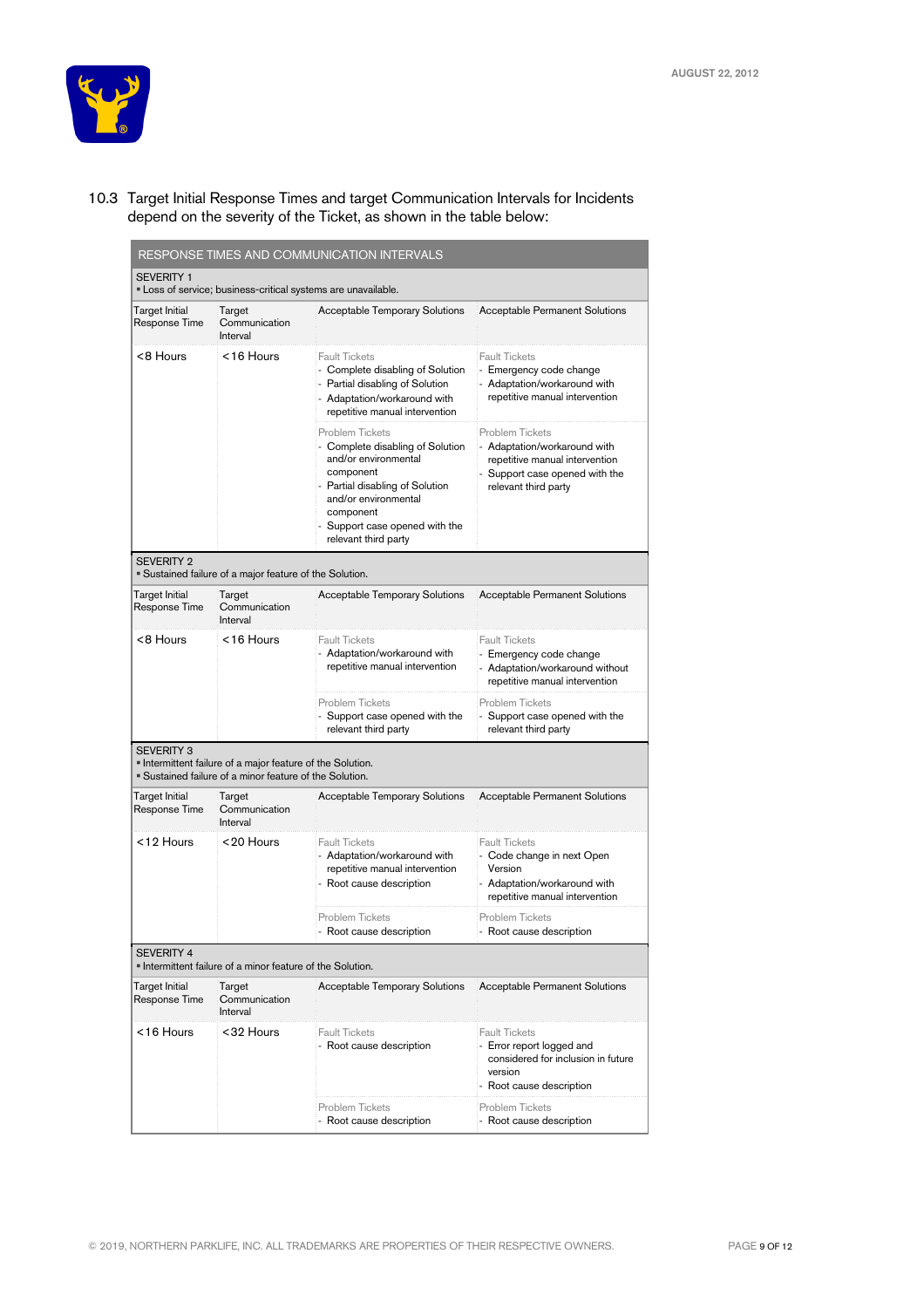

(Abbreviated descriptions of Severity classifications, Acceptable Temporary Solutions and Acceptable Permanent Solutions are shown in this table for information purposes only. Sections 6, 8 and 9 provide additional information on these topics.)

## 11. **HOURS OF SERVICE**

- 11.1 Northern serves a global market through a centralized technical infrastructure; this means that the opportunity for online research (direct interaction with the Customer and the Customer's environment) is constrained to specific windows according to the geographical location of the Customer. The total number of hours that can be invested in both online and offline research remains constant for all geographical regions.
- 11.2 Response Times and Communication intervals (described in section 10) are measured in Hours. These Hours are defined as 9am (09:00) to 6pm (18:00) local time (i.e. the Customer's local time-zone) during Monday through Friday with the exception of holidays listed in section 11.3. For example: a Ticket properly submitted at 5pm PST (Pacific Standard Time) on a Monday that receives an initial response at 9am PST on the following day will be considered to have an Initial Response time of 1 Hour.
- 11.3 Specific holidays where service is not available are as follows: January 1st, the last Monday in May, the Friday before the fourth Saturday in June, July 4th, the fourth Thursday in November, December 24th, December 25th, December 26th and December 31st.

#### 12. **MAINTENANCE**

- 12.1 Northern publishes new software versions as service releases, minor new versions and major new versions. Access to all of the release types is restricted.
- 12.2 A valid Support and Maintenance Agreement entitles the Customer to upgrade the Underlying Software to any new version.
- 12.3 Without a valid Support and Maintenance Agreement the Customer is not entitled to upgrade the Underlying Software to any new version.
- 12.4 New software versions are available upon request from Northern Support and Account Management representatives.

#### 13. **ADDITIONAL INFORMATION**

13.1 Northern reserves the right to change the Agreement. The Customer will be notified prior to any such changes.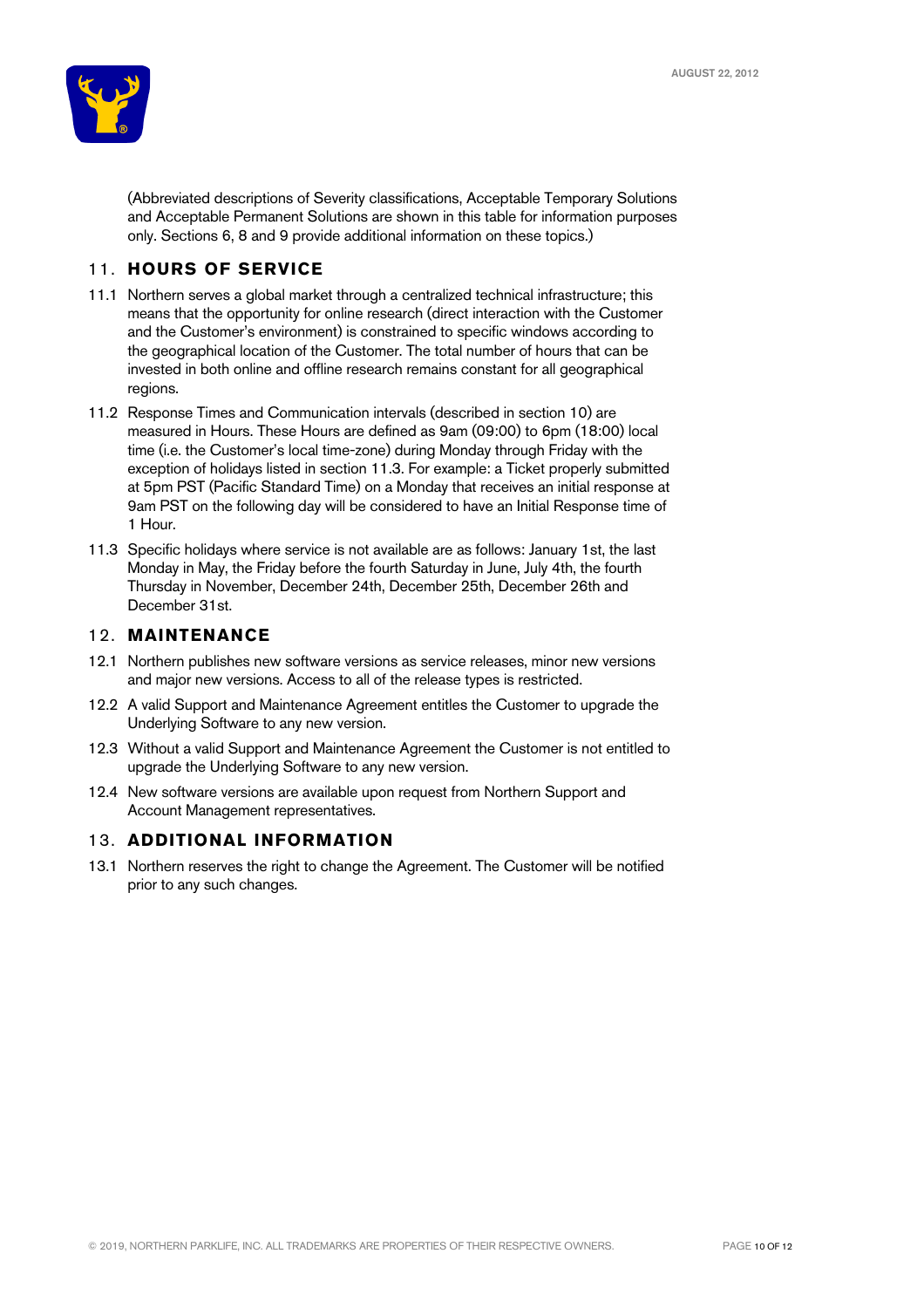

# **APPENDIX 1 – AUGMENTED SERVICE**

For those customers who are eligible to receive Northern's augmented service level, the following also applies:

## 1. **PRIORITY QUEUING OF SUPPORT TICKETS**

- 1.1 The Customer's access to prioritized Ticket queuing is established during the first phase of Ticket handling (detailed in section 7 of the Agreement).
- 1.2 Tickets associated with customers of this Augmented Service will be placed at the front of the relevant work queue.

### 2. **APPOINTED SOLUTION MANAGER**

- 2.1 Customers of this Augmented Service are entitled to have a Solution Manager appointed.
	- 2.1.1 The Solution Manager will act as a single point of contact for any questions the Customer may have about their continued use of the Solution.
		- 2.1.1.1 The Solution Manager may guide the Customer into engaging with other individuals working for, or in association with, Northern. This can include Northern technical support staff, account management staff, representatives of hardware suppliers or support staff from other organizations. The Support Manager will monitor these engagements at all times and participate when necessary.
	- 2.1.2 The Solution Manager will be responsible for working proactively to ensure the Customer realizes the full value of the Solution. Including the exposure of new opportunities to realize value.

#### 3. **BUSINESS REVIEW MEETINGS**

- 3.1 Regular meetings will be held by the Solution Manager. Participants from the Customer will include the Solution Owner and should include any additional personnel who may be able to contribute to the meeting agenda.
- 3.2 These meetings will normally be held on a quarterly basis, with two per year being held at the Customer's primary location and the remaining two per year held as web conferences.
	- 3.2.1 Specific travel costs or travel expenses may be passed to the Customer in certain circumstances. Such circumstances will be identified and agreed prior to travel.
- 3.3 The agenda and goals for each meeting will be communicated and agreed in advance.
- 3.4 The list of participants for each meeting will be communicated and agreed in advance.

### 4. **AUTOMATIC QUALIFICATION FOR BETA PROGRAMS**

- 4.1 Customers of this service will automatically qualify for participation in beta programs concerning new versions of the Underlying Software.
	- 4.1.1 Participants of these programs have the opportunity to get assisted installations and training in use of new functions of the Underlying Software
	- 4.1.2 Participants of these programs are encouraged to give direct feedback on the scope and function of new versions of the Underlying Software and are able to influence the changes that are made.